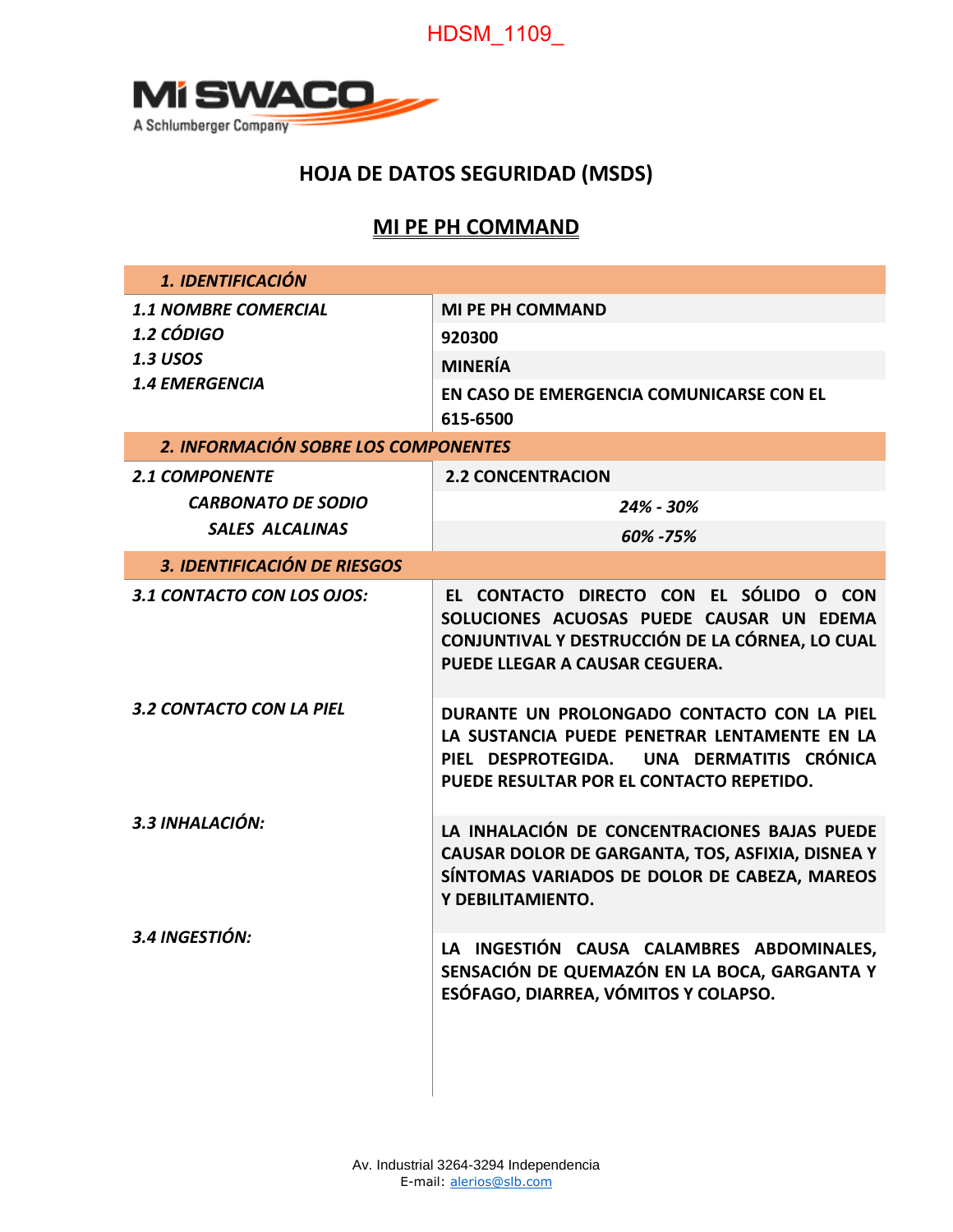

| <b>4. MEDIDAS DE PRIMEROS AUXILIOS</b>            |                                                                                                                                                                                                                        |  |  |
|---------------------------------------------------|------------------------------------------------------------------------------------------------------------------------------------------------------------------------------------------------------------------------|--|--|
| <b>4.1 CONTACTO CON LOS OJOS</b>                  | LÁVELOS CON AGUA CORRIENTE LENTAMENTE POR AL<br><b>MENOS 20 MINUTOS</b>                                                                                                                                                |  |  |
|                                                   |                                                                                                                                                                                                                        |  |  |
| <b>4.2 CONTACTO CON LA PIEL</b>                   | REMUEVA INMEDIATAMENTE LA ROPA Y EL CALZADO<br>CONTAMINADO. LAVE EL ÁREA AFECTADA CON JABÓN<br>Y AGUA. EN EL CASO DE QUEMADURAS QUÍMICAS,<br>CUBRA EL ÁREA AFECTADA CON GASA SECA ESTÉRIL.<br>OBTENGA ATENCIÓN MÉDICA. |  |  |
| <b>4.3 INGESTIÓN</b>                              | <b>MÉDICO</b><br><b>SI</b><br><b>ES</b><br><b>INGESTADO</b><br><b>CONSULTE</b><br><b>UN</b><br><b>INMEDIATAMENTE.</b>                                                                                                  |  |  |
| 4.4 INHALACIÓN                                    | RETÍRELO DE LA<br><b>EXPOSICIÓN,</b><br><b>MUÉVALO</b><br><b>INMEDIATAMENTE</b><br>AL AIRE FRESCO.<br><b>OBTENGA</b><br>ATENCIÓN MÉDICA.                                                                               |  |  |
| 5. MEDIDAS DE LUCHA CONTRA INCENDIOS Y EXPLOSIVOS |                                                                                                                                                                                                                        |  |  |
| <b>5.1 SUSTANCIAS EXTINTORAS</b>                  | QUÍMICO SECO, CON AGUA ESPARCIDA O ESPUMA EN                                                                                                                                                                           |  |  |

*APROPIADAS:*  **QUÍMICO SECO, CON AGUA ESPARCIDA O ESPUMA EN CANTIDADES PARA INUNDAR. PARA INCENDIOS MÁS GRANDES, USE AGUA ESPARCIDA, NIEBLA O ESPUMA DE ALCOHOL. NO USE DIÓXIDO DE CARBONO O AGENTES EXTINTORES HALOGENADOS.** 

## *6. MEDIDAS EN CASO DE DERRAMES*

*USE EL EQUIPO DE PROTECCIÓN PERSONAL. EVITE LA PENETRACION EN EL SISTEMA DE DRENAJE BARRA CUIDADOSAMENTE EL PRODUCTO. EVITE LA FORMACIÓN DE POLVO. EL ASPIRADO O BARRIDO EN HÚMEDO DEL PRODUCTO PUEDE SER USADO PARA EVITAR LA DISPERSIÓN DE POLVO NEUTRALICE CON UNA SOLUCIÓN ACIDA.* 

#### *7. MANEJO Y ALMACENAMIENTO*

*7.1 MANEJO: EVITAR EL CONTACTO CON LOS OJOS, LA PIEL O LA ROPA. NO INHALAR LOS VAPORES. USAR EL EQUIPO DE PROTECCIÓN PERSONAL APROPIADO COMO: GAFAS*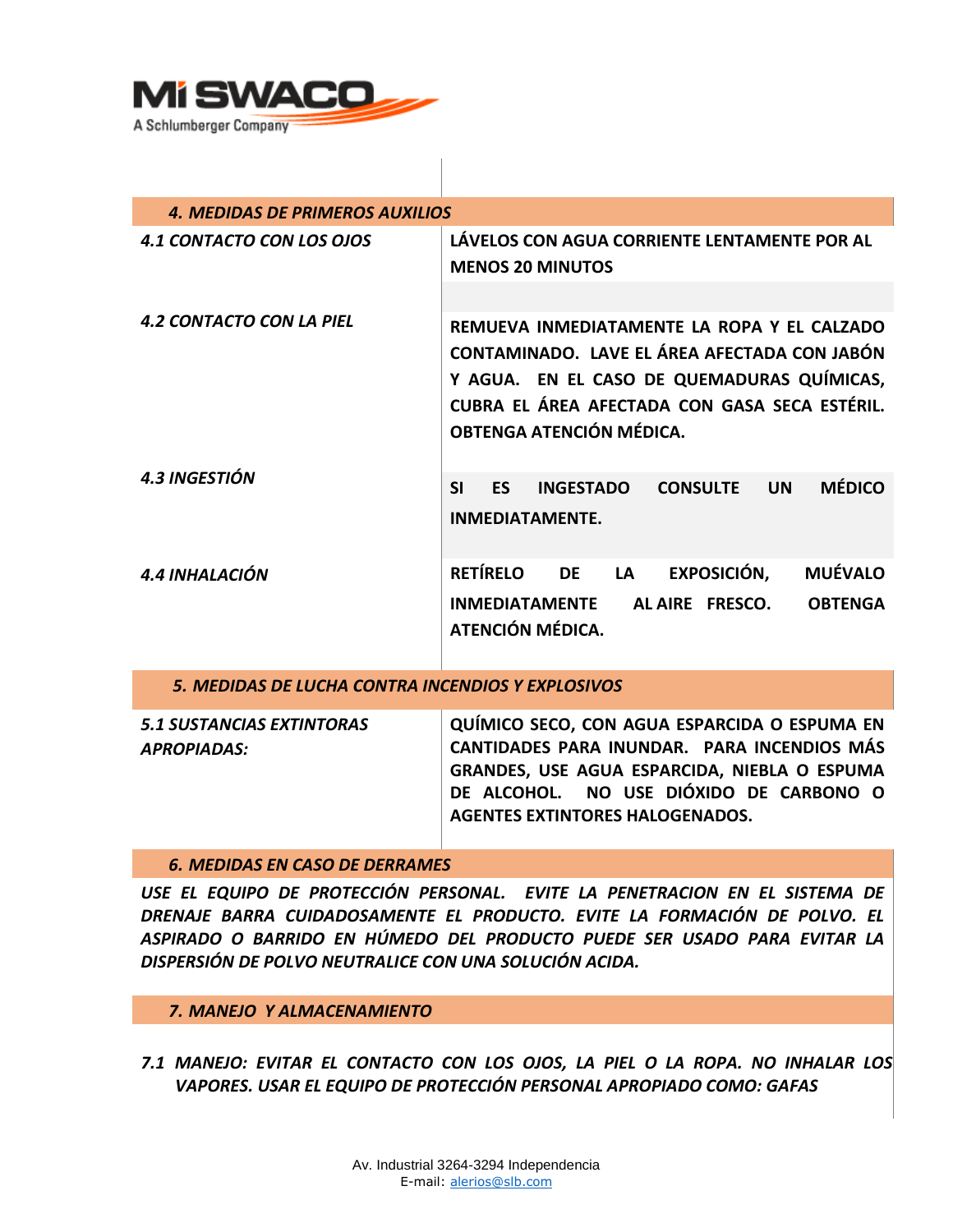

*AJUSTADAS DE SEGURIDAD O PANTALLA FACIAL O PROTECCIÓN OCULAR COMBINADA CON* 

*LA PROTECCIÓN RESPIRATORIA; GUANTES PROTECTORES; TRAJE DE PROTECCIÓN (CAMISAS DE MANGA LARGA Y PANTALONES LARGOS).* 

*7.2 ALMACENAMIENTO: MANTENER EL RECIPIENTE CERRADO HERMETICAMENTE Y PROTEJA EL PRODUCTO CONTRA DAÑO FÍSICO Y ALMACÉNALO EN UN LUGAR SECO LEJOS DEL AGUA O HUMEDAD Y SEPARADO DE ÁCIDOS.* 

## *8. CONTROLES DE EXPOSICIÓN / PROTECCIÓN PERSONAL*

*8.1 LIMITES DE EXPOSIÓN TLV & PEL -8H TWA:* 

| <b>Componentes</b>         | % en<br>peso | <b>ACGIH TLV</b> | Osha pel 8 hr.<br>Twa ( $mg/m^3$ ) | <b>Otros</b> | Notas:  |
|----------------------------|--------------|------------------|------------------------------------|--------------|---------|
| <b>Carbonatos de Sodio</b> | 24-30        | ninguna          | $\blacksquare$                     | <b>Na</b>    | ninguna |
| <b>Sales Alcalinas</b>     | 60-75        | ninguna          | $\blacksquare$                     | Na           | ninguna |

*8.2 CONTROLES DE INGENIERIA: EL AREA DE TRABAJO DEBE CONTAR CON VENTILACIÓN ADECUADA, GENERAL O LOCAL Y ESTAR PROTEGIDA DE LA HUMEDAD. MANTENGA LOS NIVELES DE POLVO LO MÁS BAJOS POSIBLES.* 

## *8.3 EQUIPO DE PROTECCION PERSONAL:*

*ES NECESARIO EL USO DE EQUIPO PROTECTOR DEL SISTEMA RESPIRATORIO CON FILTRO DE POLVO FINO EN AREAS CON FORMACIÓN DE POLVO E INSUFICICIENTE VENTILACIÓN. DE LO CONTRARIO, LA IRRITACIÓN DEL SISTEMA RESPIRATORIO PUEDE SER EVITADA CON EL USO DE UNA MASCARAS PARA RESPIRAR CONSISTENTE DE UN COJIN HECHO DE GASA DE ALGODÓN. TAMBIEN SE RECOMIENDA EL USO DE GUANTES DE CAUCHO, ANTEOJOS DE SEGURIDAD.* 

| 9. PROPIEDADES FÍSICAS Y QUÍMICAS |                  |
|-----------------------------------|------------------|
| 9.1 FORMA                         | POLVO.           |
| $9.2$ COLOR:                      | <b>CREMA</b>     |
| 9.3 PUNTO DE EBULLICIÓN           | <b>NO APLICA</b> |
| 9.4 PUNTO DE INFLAMACIÓN          | <b>NO APLICA</b> |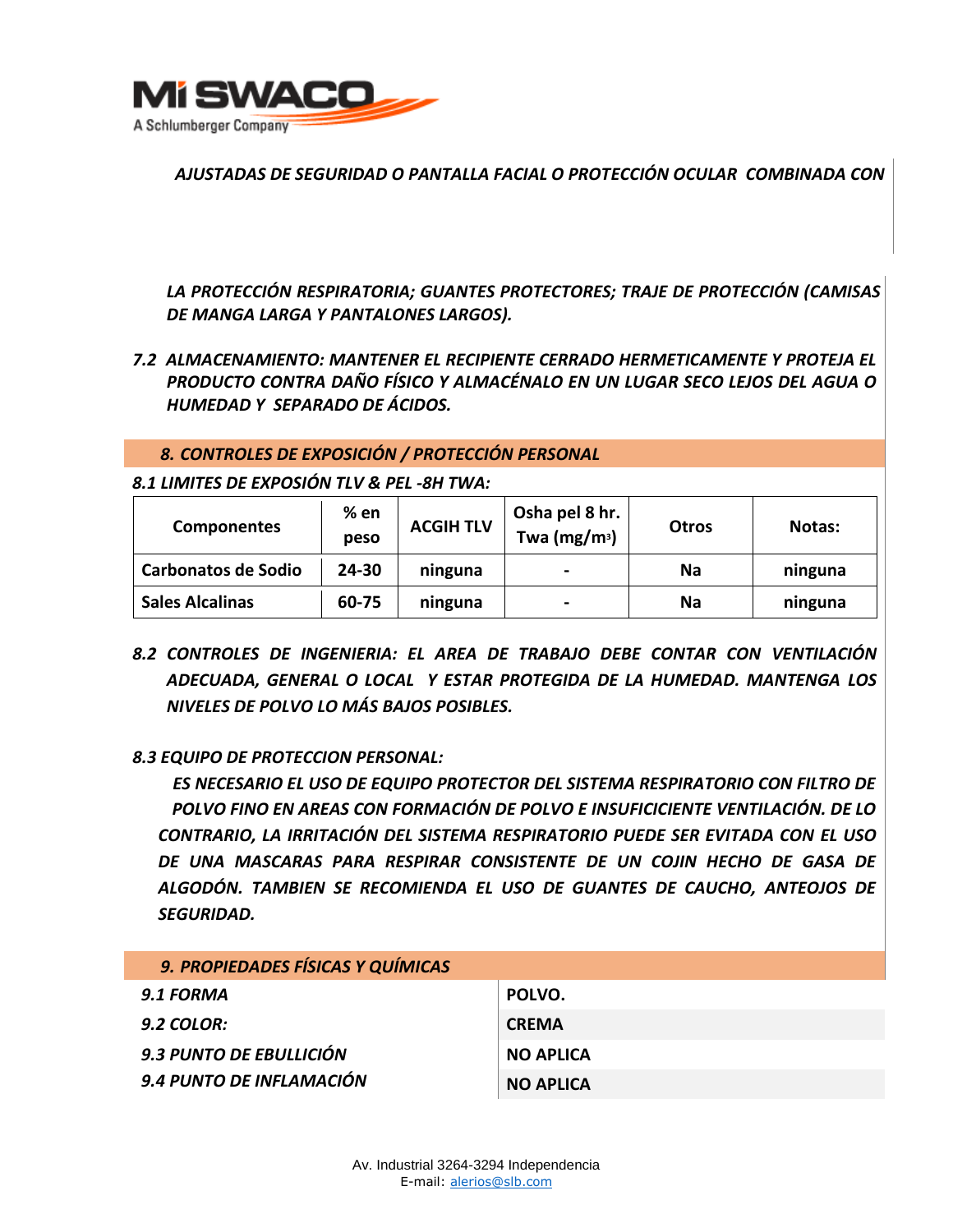

| <b>9.5 SOLUBILIDAD EN AGUA</b><br>9.6 CONTENIDO DE CUERPOS SÓLIDOS :<br>9.7 pH (SOLUCIÓN AL 5 %) | <b>SOLUBLE AL AGUA</b><br>$99,0 + (-1,0%)$            |  |
|--------------------------------------------------------------------------------------------------|-------------------------------------------------------|--|
|                                                                                                  | $12,0 + (-0.5)$                                       |  |
|                                                                                                  |                                                       |  |
| <b>10. ESTABILIDAD Y REACTIVIDAD</b>                                                             |                                                       |  |
| <b>10.1 ESTABILIDAD:</b>                                                                         | EL MATERIAL ES ESTABLE.                               |  |
| 10.2 DESCOMPOSICIÓN TÉRMICA /<br><b>CONDICIONES QUE DEBEN EVITARSE:</b>                          | NO SE DESCOMPONE AL EMPLEARSE<br><b>ADECUADAMENTE</b> |  |
| <b>10.3 REACCIONES PELIGROSAS</b>                                                                | REACCIÓN EXOTÉRMICA CON ÁCIDOS.                       |  |
| 11. INFORMACIÓN TOXICOLOGICA                                                                     |                                                       |  |

*CUALQUIER COMPONENTE DE LOS EFECTOS ADVERSOS TOXICOLOGICOS Y LOS VALORES DE TOXICIDAD AGUDA SE ENCUENTRA A CONTINUACIÓN. SI NO HAY EFECTOS O VALORES AGUDA SE ENUMERAN LOS COMPONENTES TALES DATOS NO FUERON IDENTIFICADOS.* 

| <b>Componentes</b>         | RESUMEN TOXICOLÓGICO DEL COMPONENTE     |  |
|----------------------------|-----------------------------------------|--|
| <b>Carbonatos de Sodio</b> | No existe ningún información disponible |  |
| <b>Sales Alcalinas</b>     | No existe ningún información disponible |  |

*12. INFORMACIÓN SOBRE ECOLOGIA ECOTOXICOLOGIA: NO EXISTE NINGÚN INFORMACIÓN DISPONIBLE* 

*13. CONSIDERACIONES PARA LA DISPOSICION FINAL* 

*LA DISPOSICION FINAL DEBE HACERSE SIGUIENDO LAS REGULACIONES AMBIENTALES LOCALES Y NACIONALES VIGENTES. CONSULTE A LAS AUTORIDADES LOCALES SOBRE LAS ALTERNATIVAS DE DISPOSICION FINAL.* 

*14. INFORMACIÓN DE TRANSPORTE*